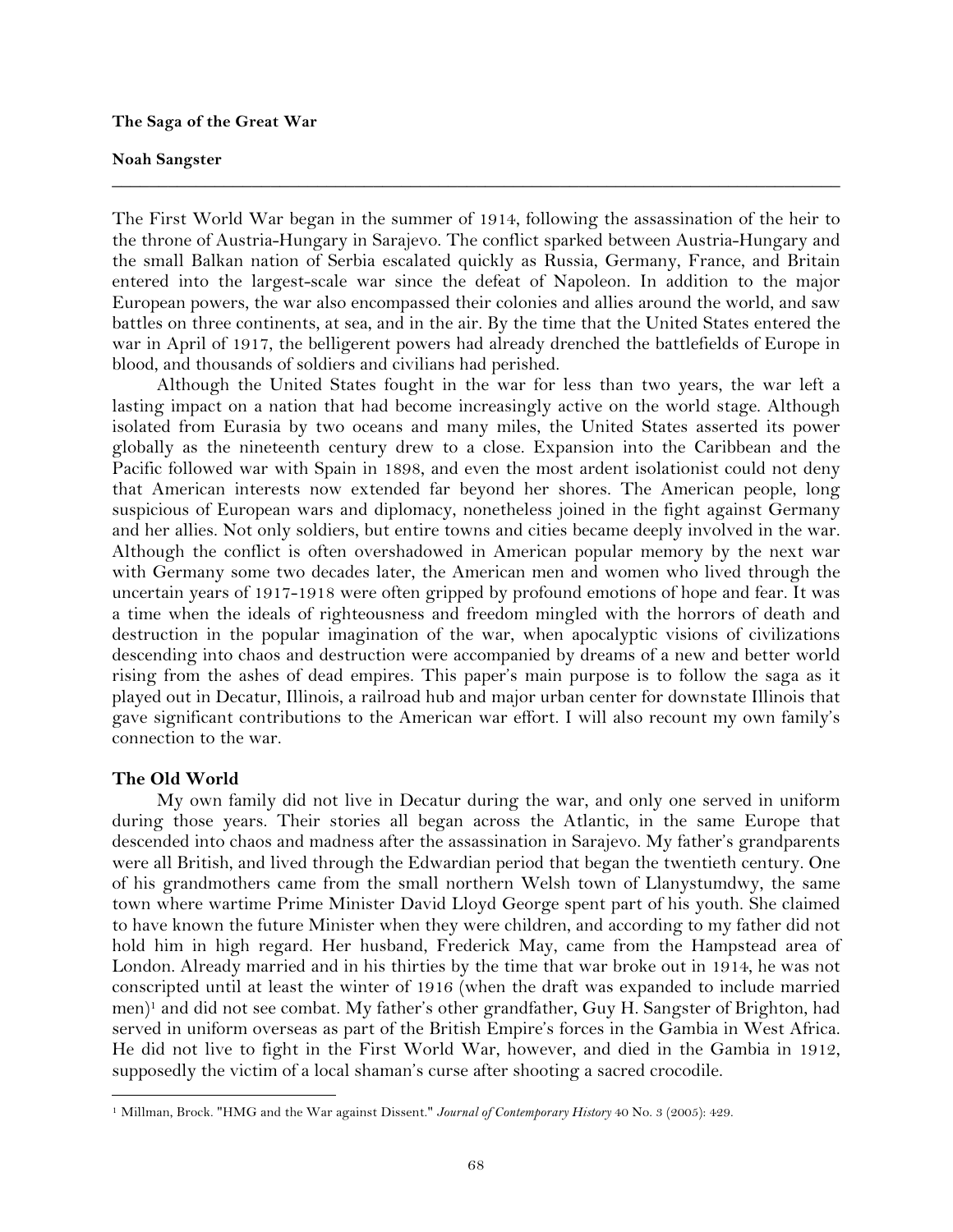My mother's family, Eastern European Jews, emigrated from Prussian and Russian territory to the United States before the war. Her grandfather, Samuel Weinstein, had been working as a teacher in Minsk when he was inducted into the staff of Russian Grand Duke Sergei Mikhailovich as a clerk. He was informed that to keep this position he would have to convert to Christianity. Fearing persecution as a Jew, he fled Russia in the 1890's and joined a brother already living in Chicago, where he became involved in the garment industry and later married one of his workers, a Jewish woman from the Prussian part of what would become a reconstituted Poland after the war.<sup>2</sup> Due to his advanced age (he was at least 40 by 1917) he was not drafted into the American army, but his old benefactor the Grand Duke served on the Russian military staff (*Stavka*) as an artillery officer during the war. After the abdication of Tsar Nicholas II, Sergei would leave active military service, and he was with his Romanov relatives when they were held captive by the Bolsheviks following their coup in November 1917. Along with the Romanov royal family, he was executed (as was his secretary) in July of the following year.3 Had my great-grandfather kept his job with the Grand Duke, he possibly would have ended up as another casualty of the Bolshevik Revolution that brought Russia out of the war and into years of animosity and conflict with the West.

### **In Memoriam**

My family did not come to Decatur until after the Second World War, but in researching this paper I came to understand that the First World War, although now often overshadowed by the second, profoundly impacted the lives of both the soldiers who left Decatur to fight in France, at sea, or to serve in the Illinois Army National Guard, and the civilians who stayed behind. A memorial was erected to the World War II generation in Decatur during the summer of 2012, and is on display outside of the Civic Center. By comparison, the First World War has faded from public memory. One old monument listed in the local history has disappeared entirely, a bronze "honor roll" plaque that was probably melted down for scrap during World War II.4 The remaining World War I monument stands atop a quiet hill overlooking Lake Decatur, scratched but still readable, it lists the names of those from Macon County, of which Decatur is the largest city and county seat, who gave the "Supreme Sacrifice" during the war. It was erected by members of the Castle Williams Post No. 105 of the American Legion. The post was named for Sgt. Castle Williams, the first Decatur soldier killed in the war, and is located at the southwest end of Decatur off of Illinois Route 48.<sup>5</sup>

The plaque lists 56 names, including Castle Williams, and at the bottom quotes a wellknown bible verse, "Greater love hath no man than this, that he laid down his life for his friend." At the crest of the hill, a flagpole continues to bear the waving tricolored banner not so different from the flag that those men and women died to serve, but the old flower beds surrounding it have gone, and the bronze plaque memorializing the dead now shares the hill with a number of other monuments, donated benches with plaques dedicated to loved ones. Rather than a distinct monument, the plaque has become the oldest and most weathered attraction on what bears the vague name of "Memorial Hill." I had passed by the spot many times growing up without ever giving it a second glance.

<sup>2</sup> I never met my great-grandparents, but my aunt transcribed this part of the family history while interviewing her grandmother, Samuel Weinstein's wife Jean, between 1974 and 1980 at her home in Miami, Florida.

<sup>3</sup> Maylunas, Andrei and Mironenko, Sergei. *A Life Long Passion*. New York: Doubleday, 1997 (638-39).

<sup>4</sup> Banton, O.T. ed. *History of Macon County*, 393.

<sup>5</sup> Guillory, Dan. *Images of America, Wartime Decatur: 1832-1945*, 63-64.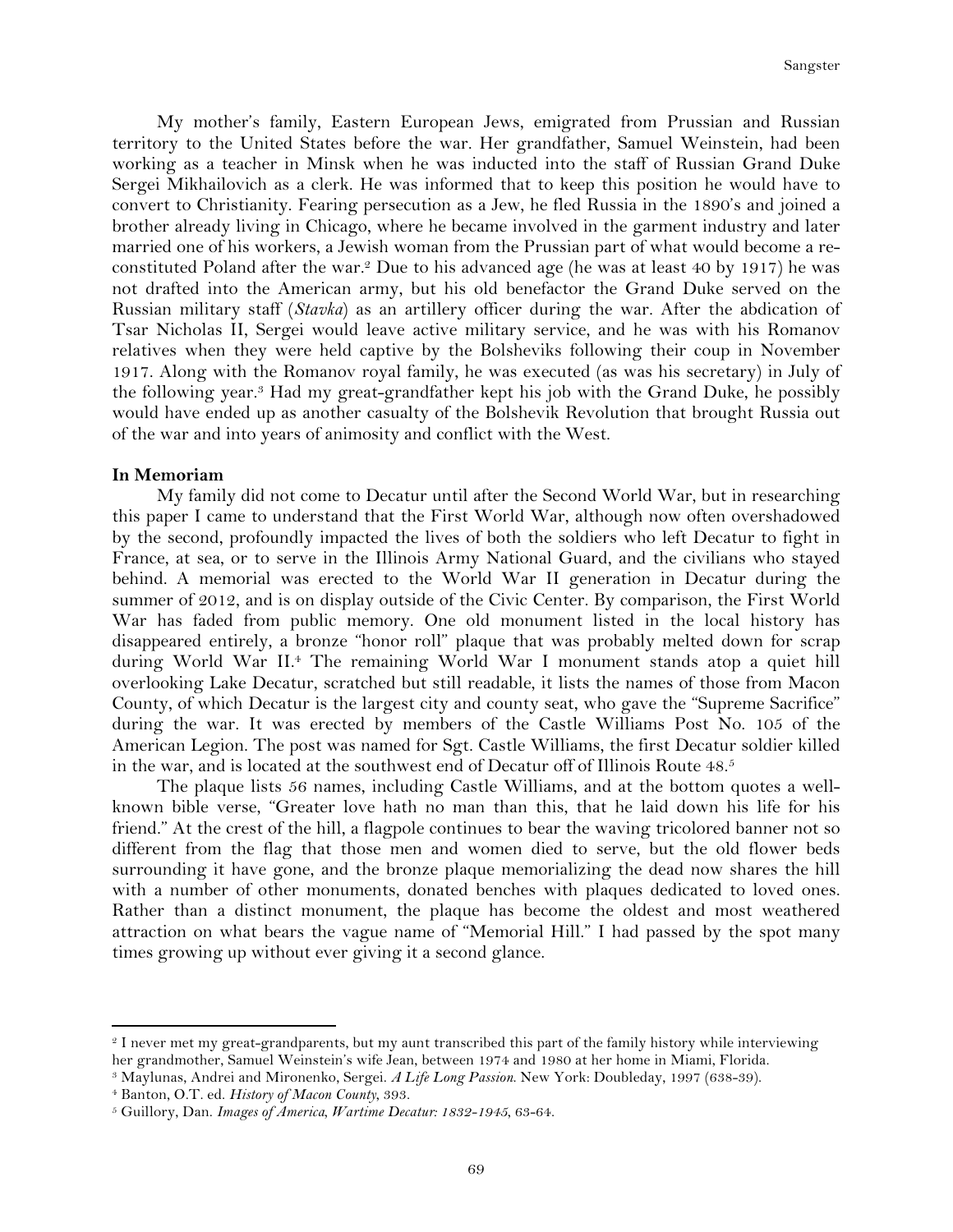## **Decatur in Wartime: Food and Speculation**

The First World War left a profound impact on the city and its people. During this time, Decatur served as a major railroad hub for downstate Illinois, situated between the larger urban centers of Chicago and St. Louis. Goods and people traveled through the area, and made use of the Wabash depot, with its train station, mechanics, and variety of shops. The Midwestern city, hundreds of miles from the nearest ocean, might not be expected to have much of an international outlook. However, its situation among some of the most productive farmland in the country, coupled with the railroads and a thriving industrial sector (A. E. Staley, a major processor of corn and other foodstuffs now a part of Tate & Lyle, was founded in 1906),<sup>6</sup> made the city and surrounding regions of great importance during the war.

With the major exchange of agricultural commodities only a few hours north in Chicago, and with food processing key to Decatur's industrial output, the ebb and flow of agricultural prices held a devoted following among industrialists and farmers in Macon County. To that end, the *Decatur Herald*, one of the city's main newspapers, kept close track of the exchange to the north. Even before the entrance of the United States into the war in April of 1917, those involved in the exchange had good reason to monitor closely the events unfolding in Europe. With millions of men put into active military service, the agricultural production of belligerent countries declined. With increasing food needs for both soldiers and civilians, the importation of foodstuffs formed a critical part of war efforts in Europe. As a neutral nation, the United States profited from the freedom of merchant ships to enter ports of hungry nations, and with vast tracts of land suitable for food production, American farmers and traders sometimes saw in the turmoil a chance to increase their profits, both the British and German navies attempted to divert this trade away from the enemy by use of a naval blockade and submarine warfare, respectively.7

Rising demand in belligerent nations led to an increase in the price of key foodstuffs, and the *Decatur Herald* kept close watch on wheat and corn especially. The speculation over food prices and demand during the final months of official neutrality in early 1917 followed the events in Europe closely. Before Chicago had its well-known sports franchises, the *Herald*  monitored the progress of the city's "Bulls" and "Bears" on the commodities exchange, traders making risky bets on rising or falling prices. News in early January of deadlock on the Western Front, of German advances along the Danube, and what was seen as a 'warlike response' by the Allies to President Wilson's appeal for a statement of peace goals led to a spike in the price of corn and wheat especially on January 4.8 However, over the next two days, when news arrived from Washington of a renewed peace effort by the President, the prices began to fall again.9 The trend again reversed itself after January 7, and the *Herald* credited the new rise to Kaiser Wilhelm's message to his troops that the war would continue, coupled with growing demand in Europe and a shrinking supply on the domestic markets.10

The failure of Wilson's efforts to negotiate peace between the belligerent powers of Europe continued to impact the practice of food speculation in the following months leading up to the entry of the United States into the war. However, another factor began to take a toll on the markets as well, when Germany resumed its campaign of submarine warfare in the

<sup>6</sup> http://www.tateandlyle.com/AboutUs/history/Pages/History.aspx.

<sup>7</sup> Brose, Eric Dorn. *A History of the Great War*, 227.

<sup>8</sup> *Decatur Herald,* "Wheat Exports Rise," 01-04-1917.

<sup>9</sup> *Decatur Herald,* "Dread of Re-selling by Foreigners in Event of Peace Brings About Decline," 01-06-1917.

<sup>&</sup>lt;sup>10</sup> *Decatur Herald*, "Corn Reaches Highest Price since 1892," 01-07-1917, "Wheat Prices Highest Since Civil War Time," 01-09-1917, and "Wheat Market Lifted by Reply of Entente," 01-12-1917.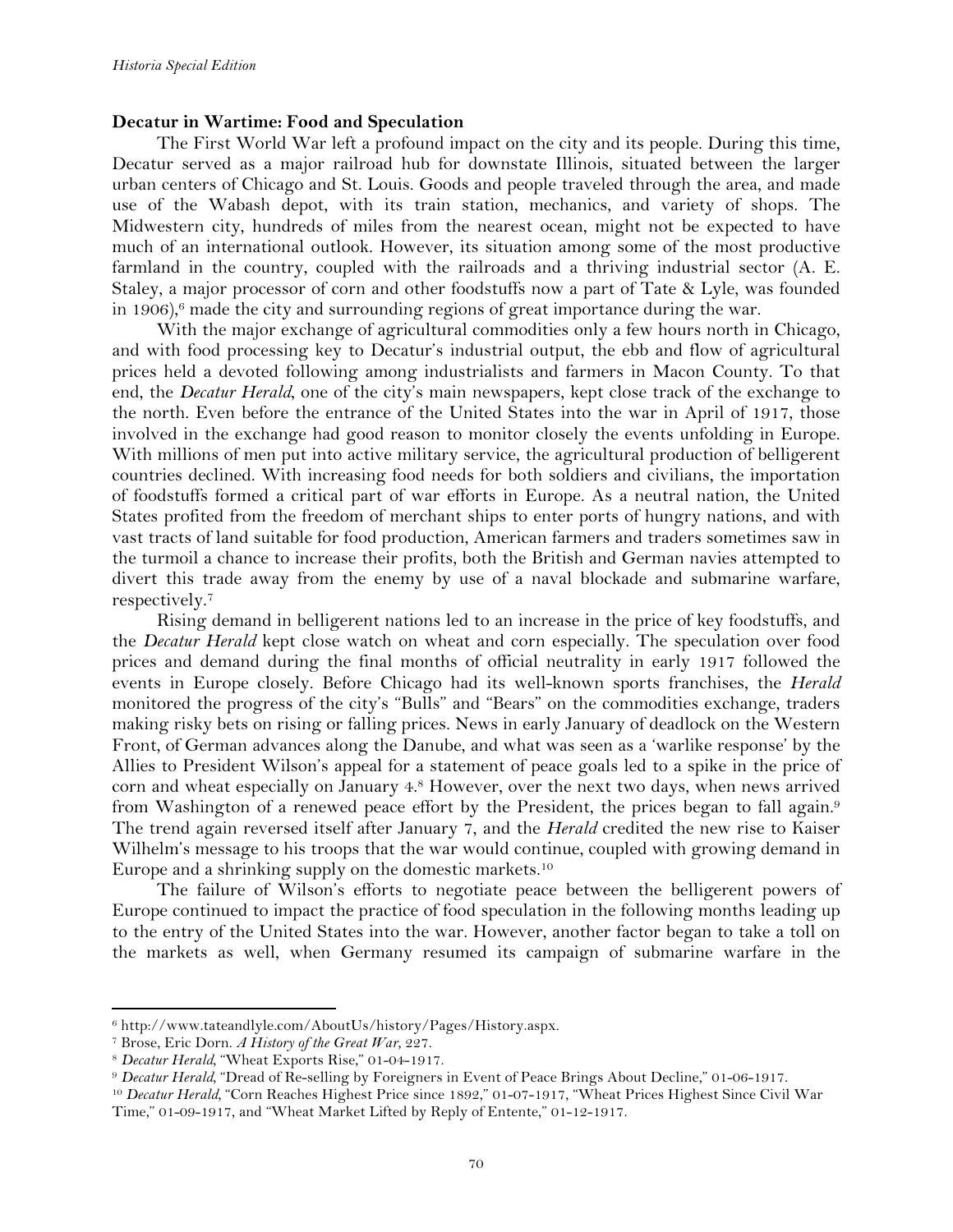Atlantic.11 Although the primary effect on commodity prices was negative due to fears of unreliable shipping to European ports, even for traditionally non-contraband items such as foodstuffs, this was not always the case. German activity was not only directed against shipping from the United States but also from the neutral nations of Latin America as well. The loss of shipping there served to strengthen the hand of speculators in the United States betting both on rising food prices and the ability of the United States to provide for shortfalls in the European food supply.12 Although Wilson's peace and mediation efforts continued, exerting downward pressure on the prices (along with the curious incidence of German-sounding "Hessian Fly" afflictions on Midwestern crop yields),<sup>13</sup> the Germans resumed a campaign of unrestricted submarine warfare in February of 1917. The move would lead to a formal break of diplomatic relations between Germany and the United States, and when a formal declaration of war came in April, the government and public increased efforts to end or at least mitigate speculation in the interest of regulating an increasingly vital food supply, with stricter controls and voluntary conservation efforts.

Food conservation became a major part of the Home Front effort in the United States, and Decatur was no exception. In the section for "church news" in the *Herald* on July 2, 1917, the words of local clergy challenged the citizens of Decatur to do their part in promoting thrift and ensuring the steady supply of food to troops being mobilized for war. Reverend Frank Fox of the First Congregational Church denounced the "wickedness of waste." Reverend F. A. Havighurst of the First Methodist church preached the connection between food security and military security in starker terms, stating that "the war will be won on our farms and in our kitchens as surely as on the battlefields of Europe."14 Local restaurants got on board with the move to conserve food as well, acting on the popular slogans of "meatless" Mondays and "wheatless" Wednesdays, moves that reduced consumption of these key food products locally. The campaign was pronounced a great success by the restaurant owners as well as Decatur mayor Dan Dinneen, and broadly supported by the public.<sup>15</sup> Women often took the lead in promoting food conservation, such as those of the First Presbyterian Church who organized to distribute pamphlets and give lectures on how to stretch food resources.<sup>16</sup> In an advice column, the *Herald* ran a Mrs. Parr's suggestions for incorporating food conservation into Thanksgiving meal preparations. These included recipes for "War Bread," that could be made with less wheat, and using corn syrup and shortening rather than sugar and fat or lard in cooking.17

Of course, when it came to promoting food security during wartime, the desire to provide profits and ensure the flow of money into the local economy was not entirely supplanted by patriotic action for the war effort. A.O. Bolen, a local entrepreneur with an office in the Millikin building downtown, used the war as an opportunity to sell farmland that he held in Canada. With so many Canadians already fighting in Europe and elsewhere, Bolen stated that the war had created opportunities for cheap land up north, and implored prospective buyers to act "before the war is over."18 An ad run in the *Herald* in July of 1917, signed by members of local

<sup>11</sup> *Decatur Herald,* "Wheat Prices Drop," 01-11-1917, "German Sea Rovers Stop Wheat Export," 01-20-1917, and "Rising Rates of Vessel Insurance on the Atlantic Depress Wheat Market," 01-20-1917.

<sup>12</sup> *Decatur Herald*, "Wheat Market Sags but is Lifted After Loss of Merchant Ships," 01-17-1917.

<sup>&</sup>lt;sup>13</sup> *Decatur Herald,* "Wheat Prices Drop after Wilson's Address," 01-24-1917, "Possible Peace Move by Wilson Lowers Wheat Prices," 02-01-1917.

<sup>&</sup>lt;sup>14</sup> *Decatur Herald*, "Churches Speak on Food Conservation," 07-02-1917.

<sup>&</sup>lt;sup>15</sup> Decatur Herald, "Food Conservation Efforts Pronounced Success," 11-02-1917.

<sup>&</sup>lt;sup>16</sup> Decatur Herald, "Church Women Organize for Food Conservation Effort," 11-02-1917.

<sup>&</sup>lt;sup>17</sup> *Decatur Herald,* "Suggestions for a Simple Thanksgiving," 11-04-1917.

<sup>&</sup>lt;sup>18</sup> *Decatur Herald*, "Buy Land in Canada," 01-20-1917.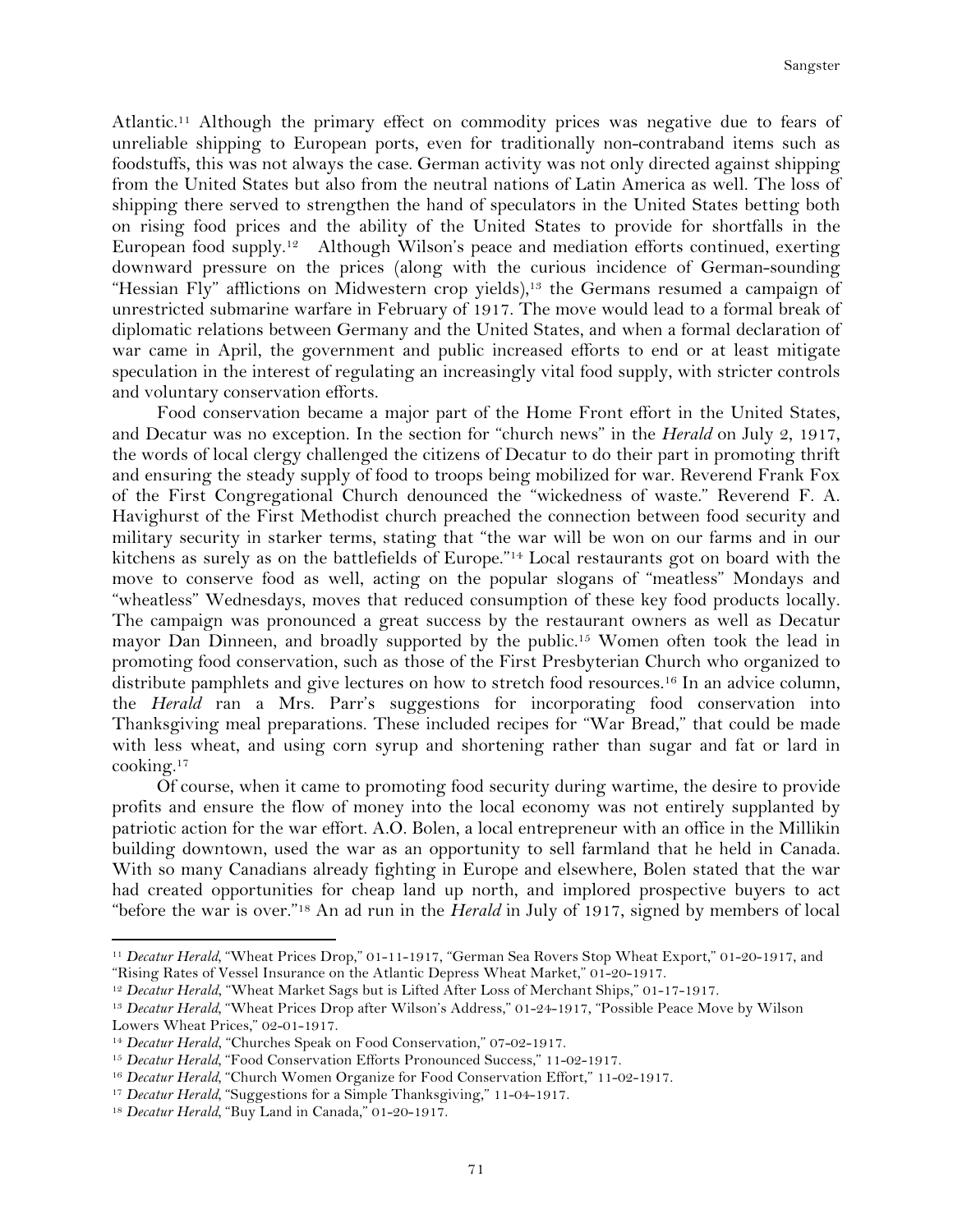dry goods companies, promising that with high yields expected for the year, "several million" bushels of corn would be sold "at top price to our allies across the sea." It also encouraged any able-bodied men available for agricultural work to sign up, promising better wages with so many men entering military service and a shortage of agricultural laborers.19 Another ad from the McClelland Grocer Company, sporting an illustration of a spread-winged eagle and a uniformed soldier underneath the word "Loyalty," encouraged Decatur residents to "buy your goods in your own town, from your own merchants," and stating that loyalty to one's community is just as important as loyalty to the nation. <sup>20</sup> Clearly, the goals of patriotic action and profit motivation were not always considered mutually exclusive.

# **Decatur in Wartime: Preparing for Preparedness**

Mobilization of the city and its resources, both human and material, went well beyond the agricultural industry. Some members of the German high command, when conducting their risk assessment on the choice to reboot unrestricted submarine warfare in 1917, scoffed at the American military potential and amateurism of its forces.<sup>21</sup> While the Americans had not seen combat on the scale it had been waged in Europe since 1914, the notion that Americans of the generation that fought the First World War were completely unaccustomed to military service was not well-founded.

It is true that Decatur residents largely did not clamor for war against Germany during the first years of conflict in Europe. New Year's celebrations of 1917 at St. Paul's Church featured a sermon on peace as the 'salvation of the white race,' and condemned the conflagration in Europe.<sup>22</sup> Peace rallies were held in Decatur before the war, such as one by the National Peace Association in January of 1917 that drew at least four hundred to the auditorium of the Decatur high school, and featured the release of white doves by local children.23 Decatur man T.B. Jack, along with representatives of the German Methodist and Lutheran churches, met at the YWCA to advocate for peace and declared that the U.S. must keep out of war in Europe.24 However, with the renewal of the German campaign of unrestricted submarine warfare and the infamous "Zimmerman" note to Mexico from the German ambassador encouraging Mexico to attack the United States, public opinion grimly turned in favor of war as a necessary measure. Editorials in the *Herald* condemned the German actions in no uncertain terms. "Nothing furnishes more convincing evidence of Germany's desperation, not even the food shortage, than the yielding to the Von Tirpitz-Von Hindenburg cabal," went one, denouncing leaders in the German army and navy for the renewed submarine campaign, while another lamented Germany's loss of "the friendship of the greatest neutral nation," and that the Kaiser "now seeks victory by the inhuman submarine."<sup>25</sup> The full Zimmerman telegram was published with great indignation in March, adding to fears of German belligerence and the potential for an escalation of the conflict to the South.26

After the Mexican Revolution began in 1910, the United States' southern neighbor descended into chaos and violence for the better part of a decade. Americans did not simply read about the fighting and turmoil in their local newspapers, many participated directly.

<sup>19</sup> *Decatur Herald,* "Three Billion Bushels of Corn!" 07-01-1917.

<sup>20</sup> *Decatur Herald,* "Loyalty," 07-01-1917.

<sup>21</sup> Brose, Eric Dorn, *A History of the Great War,* 199-200.

<sup>22</sup> *Decatur Herald,* "Watch New Year Come at St. Paul's," 01-01-1917.

<sup>23</sup> *Decatur Herald,* "National Peace Association Rally Draws 400," 01-06-1917.

<sup>&</sup>lt;sup>24</sup> Decatur Herald, "Peace Advocates Meet at YWCA," 03-10-1917.

<sup>25</sup> *Decatur Herald,* "German Folly," 02-02-1917, and "Unrestricted Submarine Warfare," 02-14-1917.

<sup>26</sup> *Decatur Herald,* "Zimmerman Note," 03-01-1917.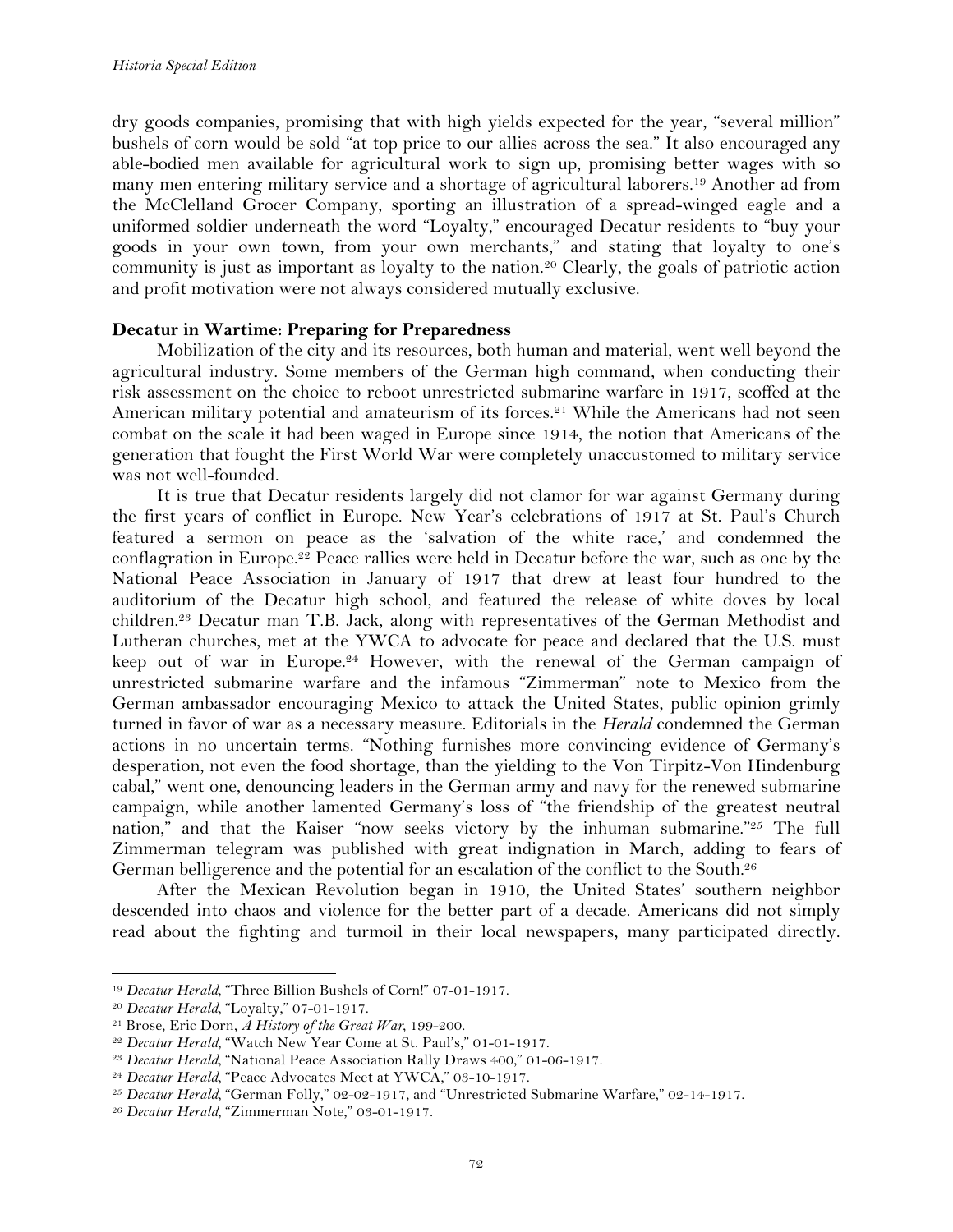General Jack Pershing, who would later lead the American expeditionary forces in Europe, led a punitive campaign into northern Mexico to hunt down the Mexican revolutionary Francisco "Pancho" Villa after the latter conducted a raid into United States territory and killed a number of American citizens. The anticipation of war heightened the sense among some in Decatur that more preparedness was needed, leading to the creation of a local gun club, although interest had waned by 1917.<sup>27</sup> The conflict might have escalated into a full-scale war with Mexico if the events in Europe had not drawn the United States into war with Germany. Indeed, although the Mexican government's response to the Zimmerman was tepid, the *Herald* editorial staff warned its readers that it might have had more success if Villa had succeeded in gaining power in Mexico.28

Even as violence continued across the southern border, the formal break with Germany came in February of 1917. Decatur's reaction was largely in support of Wilson's policy, viewing it as a necessary measure directed against a belligerent and enemy nation. Covering the reaction of Decatur residents to the break of diplomatic relations, the *Herald* interviewed a number of Decatur residents, including an A. Siegfried. Siegfried had come from Germany, but became a U.S. citizen and declared that he would remain one "all the way through."<sup>29</sup> Although he did not believe that war would break out, the staff editorial for the same day was not so optimistic, asking the rhetorical question, "What recourse will we have? ...none but war."30 Local churches weighed in on the matter as well, with Reverend Frank Fox of the First Congregational Church declaring that "diplomacy has failed where united prayer may have won," and this sentiment was echoed by Reverend C. E. Jenney of the East Park Baptist Congregation, stating that if "Christian forces had been working as the Lord commanded them…there would be peace instead of war." The Reverend William Heyne of St. John's German Lutheran Church described Wilson's break of diplomatic ties as necessary, but insisted that war with the Germans was not.<sup>31</sup>

As relations with Germany were breaking down, the soldiers who had served with Pershing in Mexico began to return back to the United States, and many of them passed through Decatur's train station at the Wabash depot. In January, a letter from a Decatur soldier stationed at the Mexican border was published in the *Decatur Herald*. H. J. Heinz wrote to his family in Decatur that his unit of the 4th Infantry of the Illinois National Guard was expected back by February 1st.<sup>32</sup> However, the 4<sup>th</sup> did not return until March, arriving at the Wabash depot along with a New York regiment passing through on the way back home.<sup>33</sup> There was no indication in his letter that he expected the unit to be called up again, but the large numbers of troops continued to pass through the Wabash station in the coming months as relations with Germany continued to sour, and preparing for possible war with the Central Powers was most likely a factor in the withdrawal from Mexico. Troops from a Michigan Cavalry unit returning from the border stopped at the station on January 23, and an impromptu military parade sprang up as the soldiers marched through downtown to the sound of military music.34

<sup>27</sup> *Decatur Herald,* "Decatur Rifle Club Closes," 01-14-1917.

<sup>28</sup> *Decatur Herald,* "Why Zimmerman Failed," 03-03-1917.

<sup>&</sup>lt;sup>29</sup> Decatur Herald, "Shock, Regret over Wilson's 'Necessary Action," 02-04-1917.

<sup>30</sup> *Decatur Herald,* "What Next?" 02-04-1917.

<sup>31</sup> *Decatur Herald,* "Decatur Churches React to Break," 02-05-1917.

<sup>32</sup> *Decatur Herald*, "4th Infantry to Return from Mexican Border," 01-07-1917.

<sup>33</sup> *Decatur Herald,* "Decatur Man meets Friends in NY Regiment," 03-17-1917.

<sup>34</sup> *Decatur Herald,* "Michigan Troops at the Wabash Station," 01-23-1917.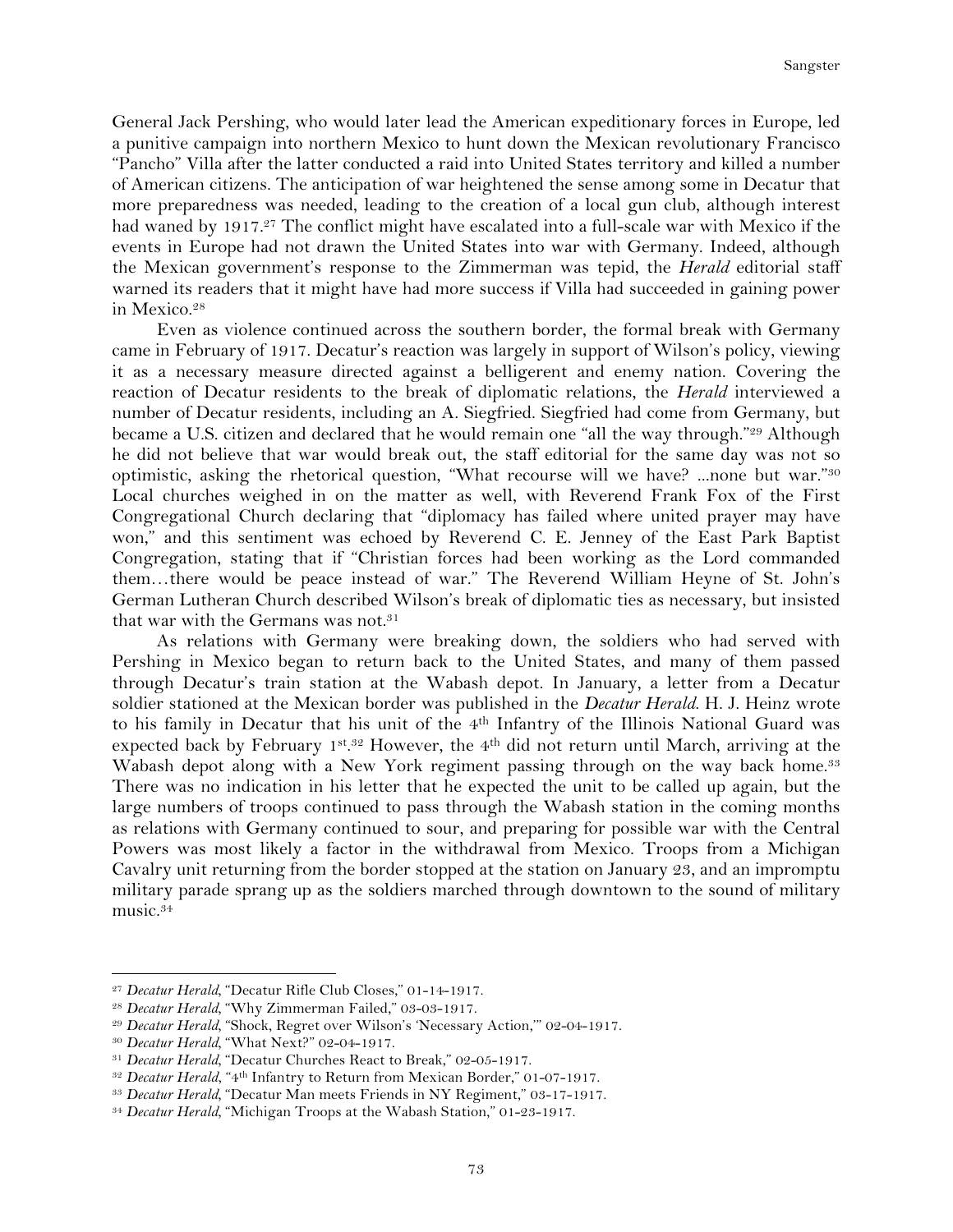Some of Decatur's men had already been involved in military service. Of these, perhaps the most well-known was Rear Admiral C.B.T. Moore. Moore had come from a long military tradition in his family, as his father General Jesse Moore fought in the Civil War, and a greatgrandfather had been present at the surrender of Cornwallis at Yorktown in 1781.35 Admiral Moore had served with Commodore Dewey at the Battle of Manila Bay in the war with Spain in 1898, and during the war commanded the United States' naval station in Hawaii until 1915, helping organize an ultimately futile attempt to rescue the crew of submarine F-4 that exploded near the naval station.36 He was back in Decatur by 1917, and headed a patriotic parade through downtown Decatur at the beginning of April that saw Decatur residents invoke the "Spirit of Stephen Decatur" and the "Spirit of (18)64" while calls were made outside of the Lincoln Square Theater for universal military training, at the same time as Wilson was pushing Congress for a formal declaration of war against Germany.37 His wife was also involved in the war effort, helping to organize local women for Red Cross work.<sup>38</sup>

Mobilization went through both official and unofficial channels. The railroads continued to be of vital importance, and the Wabash station bosses and employees pledged early and lasting support to the war effort. Outlining Illinois' potential for the war effort, the *Herald*'s interview with representatives of the Wabash station pointed to the presence of powder and cartridge/shrapnel manufacture in the state, as well as a central location secure from foreign attack and located at the nexus of grain, coal, alcohol-producing districts as well, with "unequaled transportation facilities by rail" that could forward these supplies to either coast.39 By July, Wabash employees had donated \$1,501 to the war effort. The *Herald* praised these efforts as indicative that "Uncle Sam has the backing of the men and women who work hard for their money…to help win this war for liberty and democracy, and not for personal gain."40 Other contributors to local commerce and industry gave material and moral support to the cause as well. Local photographers donated high speed lenses for use in airplane scouting missions.41 Col. J. M. Clokey of the City Club of Decatur wrote a letter to the editor declaring that "the time for preparedness is now," and encouraging especially any men with military experience to enlist. He also organized the arrival of Adj. General Frank Dickson for a citywide campaign on preparedness, also backed by mayor Dinneen and meant to coincide with rallies in Chicago and other cities.<sup>42</sup>

The paper itself became involved in the war effort. Several editorials stressed universal loyalty to the nation, and especially the failure of Germany to play off of internal divisions of the United States. Most interesting perhaps was the insistence on the loyalty of German-Americans from an editorial in February, just as the renewed German submarine campaign was fast turning public opinion against the German government. The staff of the *Herald* declared that "The hyphen is being wiped out," and encouraged all patriotic Americans to tolerate no persecution of the German community in the United States.<sup>43</sup> The paper ran an ad for the 1916 film *War Brides* to play at the Bijou Theater in both English and German.44 The *Herald* also

<sup>35</sup> Johns, Jane Martin, *Personal Recollections of Early Decatur,* 136.

<sup>36</sup> Castle, William Richard, *Hawaii, past and Present,* 98. The story of the submarine's recovery can be found on the Arlington Cemetery web page, http://www.arlingtoncemetery.net/sub-f4.htm. 37 *Decatur Herald,* "Decatur's Loyalty is pledged to President," 04-01-1917.

<sup>38</sup> *Decatur Herald,* "Mrs. C.B.T. Moore Plans Red Cross Work," 02-28-1917.

<sup>39</sup> *Decatur Herald,* "Wabash Station Prepared for War," 02-19-1917.

<sup>40</sup> *Decatur Herald,* "Wabash Employees Donate \$1,501 to War Effort," 07-23-1917.

<sup>41</sup> *Decatur Herald,* "High-speed Lenses Needed," 11-02-1917.

<sup>42</sup> *Decatur Herald,* "Letter to the Editor," 03-28-1917.

<sup>43</sup> *Decatur Herald,* "German-Americans are Loyal," 02-13-1917.

<sup>44</sup> *Decatur Herald*, "War Brides at the Bijou," 01-07-1917.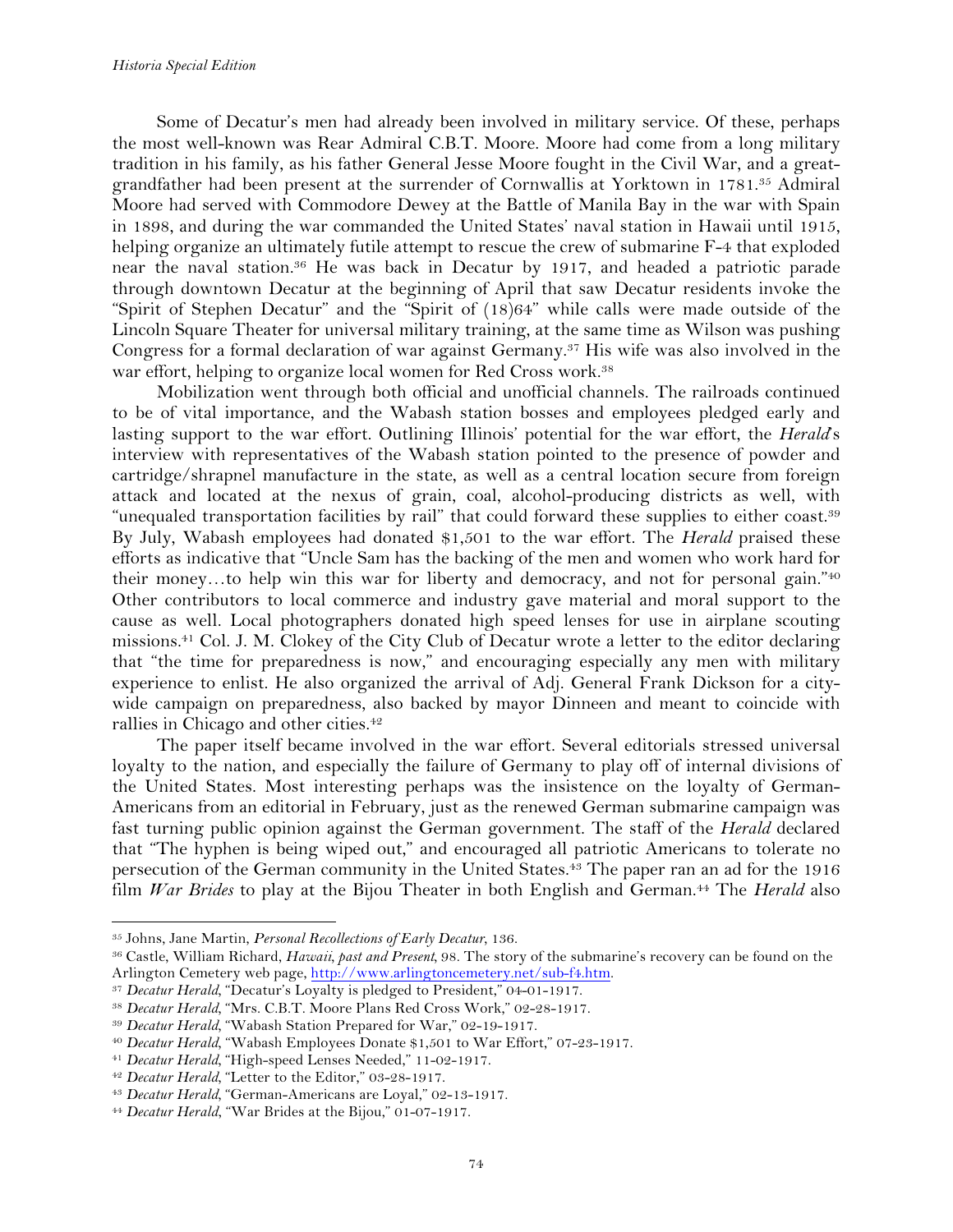represented Decatur in the "Our Boys in France Tobacco Fund," a program approved by the Secretaries of the War and Navy that worked to purchase cigarettes at discounted prices in order to send a pack of cigarettes and a postcard to "every American soldier in France."45

Decatur was also a focal point for Illinois Red Cross work, spearheaded by the local Women's Club. Workers created care packages for soldiers, issued recommendations for Christmas parcels to troops overseas, and engaged in a wide-scale campaign selling Red Cross Seals to raise funds for wartime work. By January 7 of 1917, over 78,000 seals had been sold in Decatur. Half of the proceeds went to the Decatur Women's Club, deeply involved in Red Cross work, and the sales also entitled Decatur to complimentary service for one month from a renowned medical expert.46 The Women's Club also operated a canteen hut at the Wabash station to provide friendly company and refreshments to soldiers leaving or passing through Decatur for military service.<sup>47</sup>

Religious and secular organizations also became involved in relief efforts directed at reducing the human and societal costs of the war. The local Jewish congregation, at the direction of Rabbi Kaplan, donated about \$50 per month to the needy in war zones.<sup>48</sup> Professor Thomas Oliver came from the University of Illinois in Urbana to give a free lecture at Millikin University on his work with the Belgian Relief Commission, encouraging Decatur residents to give charitably to the victims of the German invasion, and asking the city to adopt 100 Belgian children to prevent them falling victim to disease and malnutrition.<sup>49</sup> The local chapter of the Daughters of the American Revolution adopted a French war orphan, André Richard, donating money to provide for his housing and welfare.<sup>50</sup> The Association Allied Relief of Decatur had sent 4,000 garments to the war effort in less than a year by the war's end.<sup>51</sup>

The churchgoers of Decatur also became subject to increasingly-militant language from their pulpits during the war. Reverend D. C. Beatty of St. John's Episcopal Church declared that "the Christian peace is that of the warrior…for Christ holds out both hands to you--in one hand he holds a sword, in the other peace. You cannot take one without the other and be a Christian."52 In a later sermon, Beatty declared that Jesus himself had provided the ideological basis for the Red Cross, and that killing in a righteous cause was justified in the bible, describing the German soldiers as "innocent tools of a gang of murderers…stricken with moral blindness," going on to state that "their injury and death cannot be avoided."<sup>53</sup> He described the Great War as "the beginning of the great Battle of Armageddon."54 Reverend Hurley of the First Baptist Congregation issued his "Mobilization Sermon" in March, stating that "whether we like it or not we are coming to think in military terms…the church is not an institution for taking life but saving it. Yet, its object is conquest."55 He would also give a sermon to members of L Co. of the Illinois National Guard, stating that he "cannot find anywhere in the scriptures

<sup>45</sup> *Decatur Herald,* "Herald to Represent Decatur in Tobacco Fund," 11-04-1917.

<sup>46</sup> *Decatur Herald,* "82,386 Red Cross Seals sold in Macon County," 01-07-1917.

<sup>47</sup> Banton, O.T. ed. *History of Macon County,* 388.

<sup>48</sup> Due to a misunderstanding, the *Herald* had originally reported that the Decatur Jews were unwilling to make donations during Passover, but this was retracted the next day. The mistake came from the unwillingness of the congregation to celebrate and lend support to the Revolution in Russia. *Decatur Herald,* "Correction," 03-25-1917. <sup>49</sup> *Decatur Herald,* "Illinois Professor to Give Lecture on Belgian Relief," 03-05-1917.

<sup>50</sup> *Decatur Herald,* "DAR Chapter hears from E. B. Hitchcock on return from Paris," 11-02-1917.

<sup>51</sup> *Decatur Herald,* "Allied Relief of Decatur," 11-01-1918.

<sup>52</sup> *Decatur Herald,* "Christian Peace," 01-15-1917.

<sup>53</sup> *Decatur Herald,* "Jesus Founded Red Cross," 07-09-1917.

<sup>&</sup>lt;sup>54</sup> Decatur Herald, "Rev. Beatty gives sermon on the Great War," 07-02-1917.

<sup>55</sup> *Decatur Herald,* "Mobilization Sermon," 03-05-1917.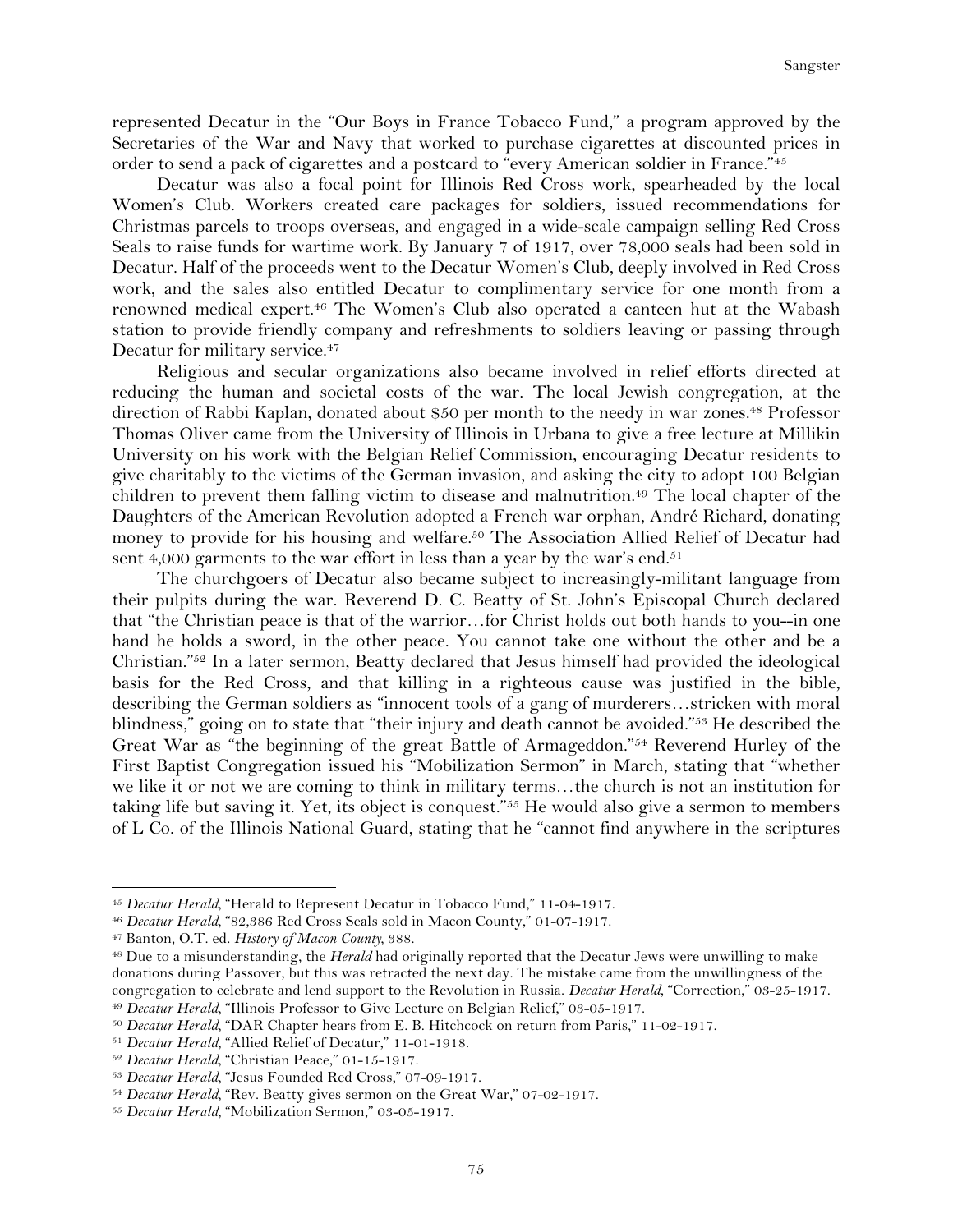where Jesus advocates peace at the price of compromise with evil."<sup>56</sup> Preachers also weighed in on the dangers of domestic dissent, such as Reverend Frank Fox, who warned that those who take a long-distance view of the war ignore the fact that "our most dangerous foes are in our own country."57

In addition to churches, schools also became involved in the militarization of Decatur during wartime. Millikin students as well as those in the Decatur high school organized for drilling practice in conjunction with L Co. of the National Guard, around 300 students throughout the city. Captain J.P. Barricklow published a request in the *Herald* for old Springfield Rifles to help with the effort to train young men for enlistment.<sup>58</sup> Drilling took place on the grounds of the Millikin campus, so that the young men of Decatur could "prepare for preparedness."59 Even the younger generation became enamored with the spirit of mobilization. In the summer of 1917, children turned out on West Prairie Avenue to drill. The *Herald* reported, with somewhat militaristic fashion, that "if the boys keep their present pace until they are grown up, they will be ready to join Pershing in ten years, providing the war is still going on."60

## **The Soldiers**

By war's end, Macon County had 3,960 veterans of the First World War, of whom 1,558 were inductees into the draft. 56 of them died, the first being Orville Moyer on November 3, 1917.61 Many enlisted voluntarily, often from the desire to contribute their own special skills to the war effort. Ira V. Maffet, formerly a cashier and credit man at the Danzeisen Packing Company, became the first Decatur man to receive a commission in the Army Reserve's Quartermasters Department, a job that entailed the managing of supplies and logistical support for army units, not so different from his peacetime role of keeping track of company inventory and expenses.62 Bert Hill was sent to Fort Kelly, Texas, to train for the fledgling Army Air Force (at that time a branch of the Signal Corps). He had worked on cars before the war and his experience as a mechanic and driver suited him well in his new occupation.<sup>63</sup>

Captain Krigbaum headed the L Company of Illinois' National Guard, stationed in Decatur, and saw his position as an ideal one to promote enlistment among fellow Decatur residents. He was a frequent source for the *Herald,* keeping the paper up to date on the progress of L Co. and encouraging patriotic young men to sign up for the militia rather than entertain dreams of enlisting as an officer by enrolling in a formal military academy. He also used the newspaper to assure parents that he would turn away any recruit who was not of age, if and "when parents object."64 During the war, L Co was sent to guard bridges and munitions plants in Kentucky, and was officially drafted into war service by President Wilson the day before Draft Registration numbers began appearing in the *Herald* in the summer of 1917.65

Experiences in war sent back to families via letters were sometimes published in the *Herald.* Captain Charles Sweeny's experiences were published in serial fashion during the summer of 1917. He described in vivid detail the transformation of a raw and untested recruit

<sup>56</sup> *Decatur Herald,* "Members of L Co. Attend Sermon," 04-02-1917.

<sup>57</sup> *Decatur Herald,* "Church News," 11-05-1917.

<sup>58</sup> *Decatur Herald,* "Millikin Students Turn Out to Drill," 03-30-1917.

<sup>59</sup> *Decatur Herald,* "Military Training to take place at Millikin," 03-23-1917.

<sup>60</sup> *Decatur Herald*, "Children of West Prairie in Drilling Practice," 07-01-1917.

<sup>61</sup> Banton, O.T. ed. *History of Macon County,* 388.

<sup>62</sup> *Decatur Herald,* "Decatur Man to receive Commission," 02-14-1917.

<sup>63</sup> *Decatur Herald,* "Bert Hill in Fort Kelly," 07-01-1917.

<sup>64</sup> *Decatur Herald,* "L Co. will Turn Away Underage Recruits," 03-31-1917.

<sup>65</sup> *Decatur Herald*, "First Installment of Registration Numbers," 07-10-1917.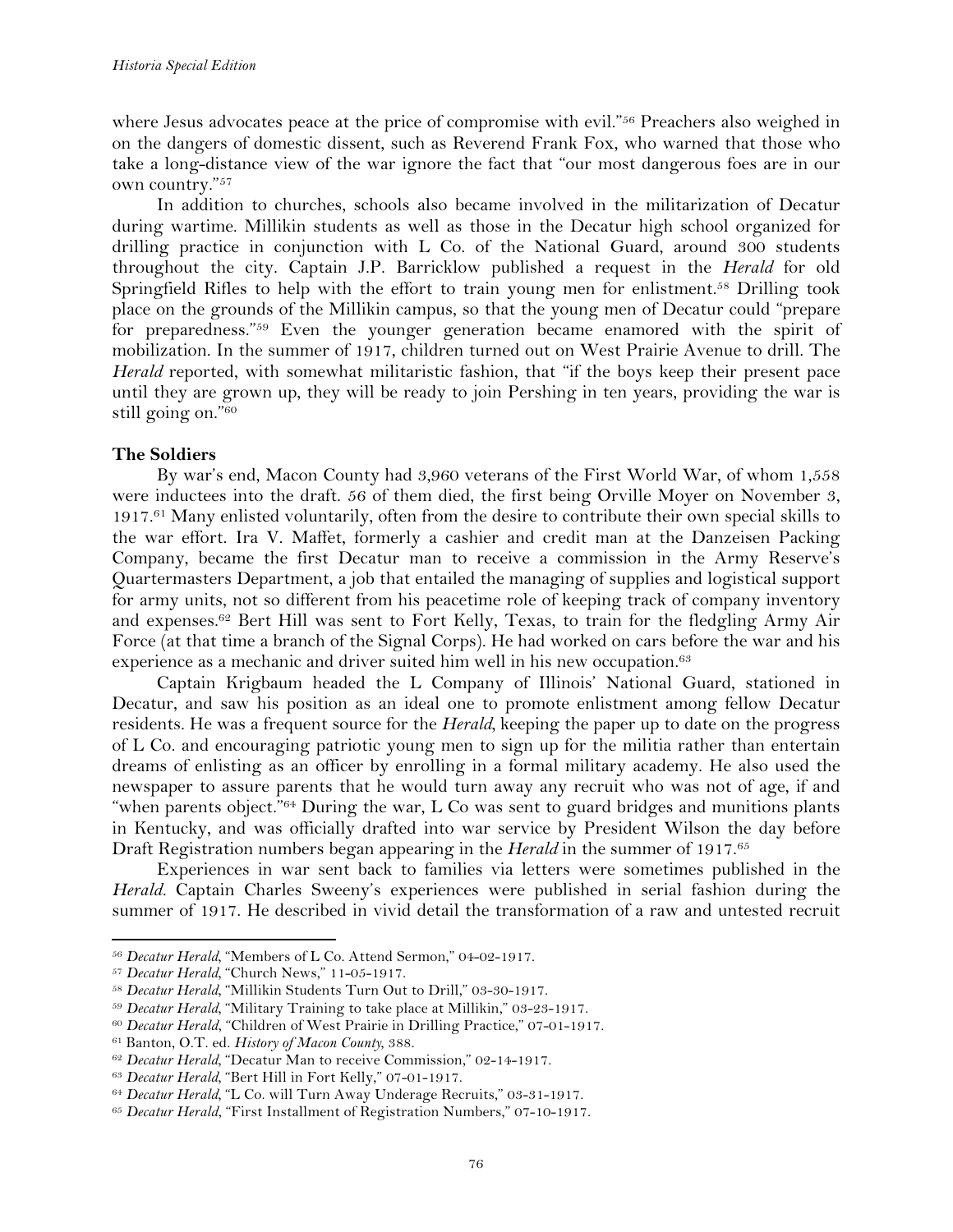into a modern warrior of the trenches, with all of their peculiar horrors. Describing the rush for cover during one of the frequent artillery barrages, he says of his first night under fire in the trenches, "We felt cheap, humiliated. It was as though we were doing an unsoldierly thing. Later we learned taking cover is good common sense."66 Rudy Sleeter's one word reply to his father back in Decatur upon his arrival in France was also published: "Safe."67 Billy Shellabarger, serving in an ambulance unit on the Western Front, recounted his first experience of near death on the battlefield as something of an understatement, "Our last trip to the Front proved to be the most exciting of all. We had a good scare when a shell hit in front of our car…and cut up the head of a horseman whom we were just getting ready to pass."68

Lt. Arthur Alexander's story was one that even brought the attention of General Pershing. While on a bombing raid across the German lines, his plane was ambushed and had to make a fighting escape, outnumbered, back to safety. Wounded in the abdomen and nearly blacked out, he continued to pilot the plane even as his observer fainted from shock after being hit in both legs. Landing safely back behind friendly lines, he collapsed. He would later be awarded the Distinguished Service Cross by General Pershing for valor and steadfastness in combat.69

Some families gave tremendously to the war in terms on enlistment and military service. Alexander Von Praag's family sent five sons into the service, and all returned home safely.<sup>70</sup> Other families were not as lucky. Castle Williams, the namesake of American Legion Post 105, had enlisted into L Co. and was stationed in Kentucky, but would be sent over to France and gain the dubious distinction of the first Decatur man killed in war, dying under German fire near Verdun in 1917. His brother Okey D. Williams also enlisted into the Navy, and was killed later in the war.71 Castle Williams' name was chosen for the American Legion post to honor his sacrifice six years later when the Legion gained its permanent home near Illinois route 48.<sup>72</sup>

## **Victory and La Grippe**

When the ceasefire took effect on November 11 of 1918, the mood in Decatur was one of jubilation. A twenty-two hour long celebration took over the city, centered around the office of the *Herald*, as the first source for international news. The flag fluttered down from the office window to the cheers of the crowd gathering below. Singing and "religious sublimity" characterized the celebration, and the Reverend Frank Fox as well as mayor Dinneen squeezed out onto the building's fire escape to address the ecstatic crowd. Church bells rang nearly nonstop with news of the armistice, with Father Murphy of St. Patrick's Cathedral ringing the bell himself for nearly a half hour after being too impatient to wait for the custodian to arrive at the building.73

The most surprising thing about the victory celebration is that it occurred in the midst of an epidemic of influenza. Having already wreaked havoc among European armies and cities, the "Spanish Flu" brought many American cities to a near standstill. The *Herald* reported seven

<sup>66</sup> *Decatur Herald*, "First Night in the Trenches," 07-09-1917.

<sup>67</sup> *Decatur Herald,* "Rudy Sleeter arrives in France," 11-02-1917.

<sup>68</sup> *Decatur Herald,* "One Night at the Front," 11-04-1917.

<sup>69</sup> *Decatur Herald,* "Decatur Man Receives Distinguished Service Cross," 11-01-1918.

<sup>70</sup> *Decatur Herald,* "Service Flag with Five Stars for Von Praag Home," 11-02-1917.

<sup>71</sup> *Decatur Herald,* "Castle Williams and Okey D., brothers enlist for war," 07-01-1917. Both names can be found on the memorial in Nelson Park overlooking Lake Decatur.

<sup>72</sup> http://castlewilliamspost105.org/History.htm

<sup>73</sup> *Decatur Herald,* "22 Hours of Celebration," 11-12-1918.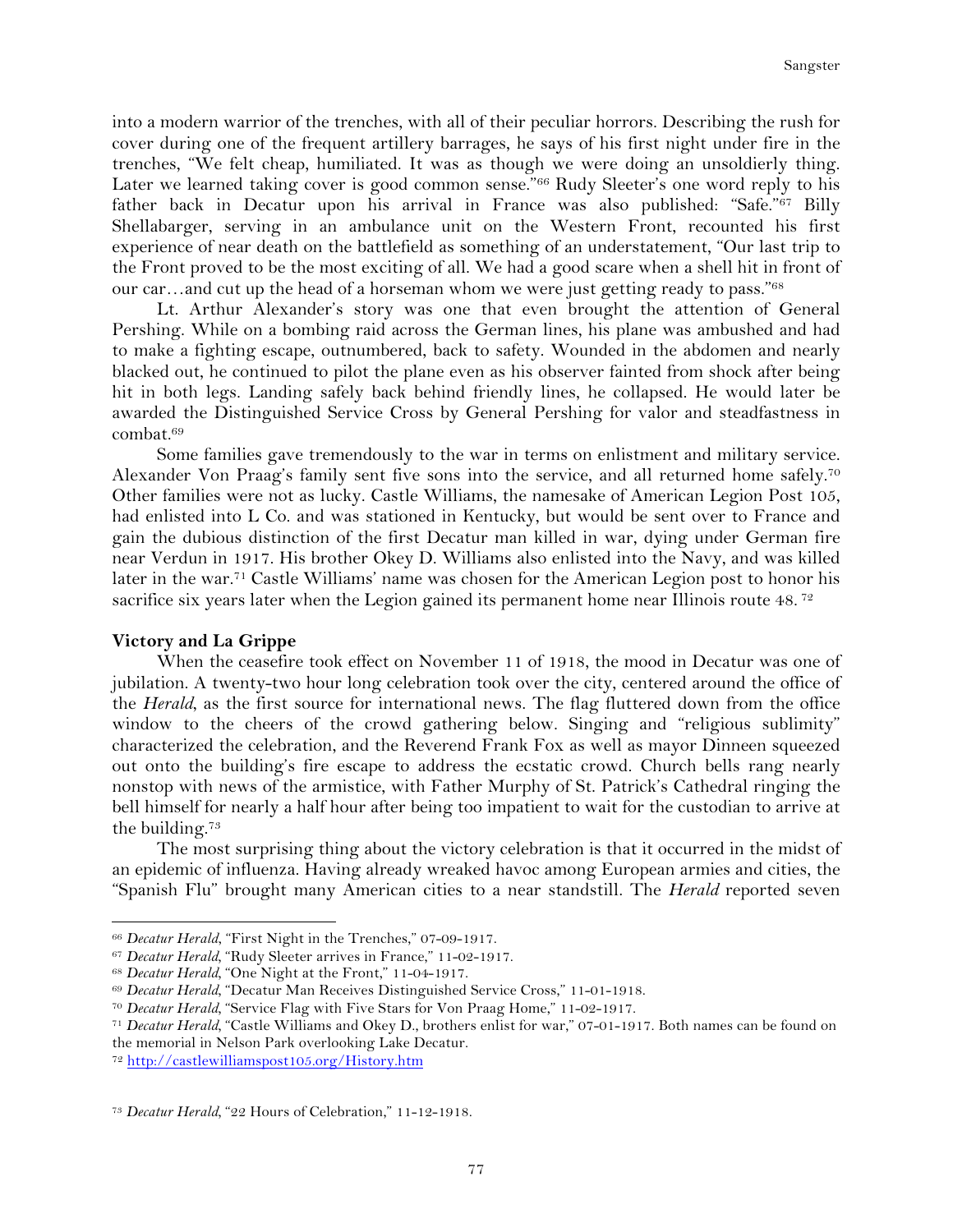cases on the last day of October, 1918, bringing the total up to 710. The same day had also seen two deaths, for a total of 66 (including 19 local soldiers). A strict quarantine was placed on the city, closing down Sunday Schools, theaters, and schools. While churches and libraries remained open, they operated under intensive restrictions designed to prevent the spread of infection. City Commissioner J.F. Mattes and mayor Dinneen traveled to Springfield to ask for an ease of these restrictions, but the plea was rejected.74 Mattes himself would fall ill with the grippe only a week later, the same day that the *Herald* reported on the death of one of its own employees, Willis Walker, who had already lost two sons to the epidemic.75

The influenza epidemic was not the only dampening of high spirits around the time of the armistice. Men working for the Wabash station began a strike immediately after the declaration of ceasefire, protesting pay cuts from \$3.60 down to \$2.88 per day. The paper went on to report that "only a few years ago the trackmen were getting 85 cents to \$1.10 a day for their work," an indication of the labor shortage during war contributing to a changing of the relationship between workers and employers."76 Manufacturers saw opportunities in the postwar era and the rebuilding of Europe, but the question of labor disputes and the need to keep troops in Europe would lessen the sense of jubilation brought by the end of the war.

# **Conclusion**

This paper brought me a new understanding of the First World War. Growing up, it was always hard to view the conflict without the context of the Second World War, a much more well-known conflict. But for those living, fighting, and dying in the years up to 1918, it was truly the "Great War." The impending sense of apocalyptic disaster gave way to hopes that a new world order would arise from European ruins, hopes that would seem increasingly futile in the years afterwards as war again loomed on the horizon. And yet, the idealism that brought many to war stands in its own right as a testament to its profound impact on the human experience, its nuanced meanings in the minds of both soldiers and civilians. Decatur native Will Westerman, who helped draft the Versailles Treaty that sought to create a lasting peace between former enemies, recalled the lofty spirit of the time, and the perception that it was a chance to truly impact the world.77 Even though the United States was only in the war for a short time, the conflict transformed an entire generation that saw the most advanced peoples in the world spend years fighting and killing one another. When hostilities ended, many could scarcely understand what the fighting had been for. In the stories of both my family and my hometown, I found tales of cruelty and compassion, heroism and greed, and a whole spectrum in between. Even if the war has lost its intensity and emotional power in popular memory as the centennial of 1914 approaches, the stories of war and the people trying to cope with its horrors, its myths, and its sacrifices will never lose their power for me.

<sup>74</sup> *Decatur Herald,* "Influenza Victims, Quarantine Remains in Effect," 11-01-1918.

<sup>75</sup> *Decatur Herald,* "Mattes ill with Influenza," 11-10-1918, and "Herald Employee Victim of Flu Epidemic," 11-10- 1918.

<sup>76</sup> *Decatur Herald,* "Wabash Section Men on Strike," 11-11-1918.

<sup>77</sup> *Herald & Review*, "Decatur native Will Westerman Helped Draft Versailles Treaty," 3-27-1977.